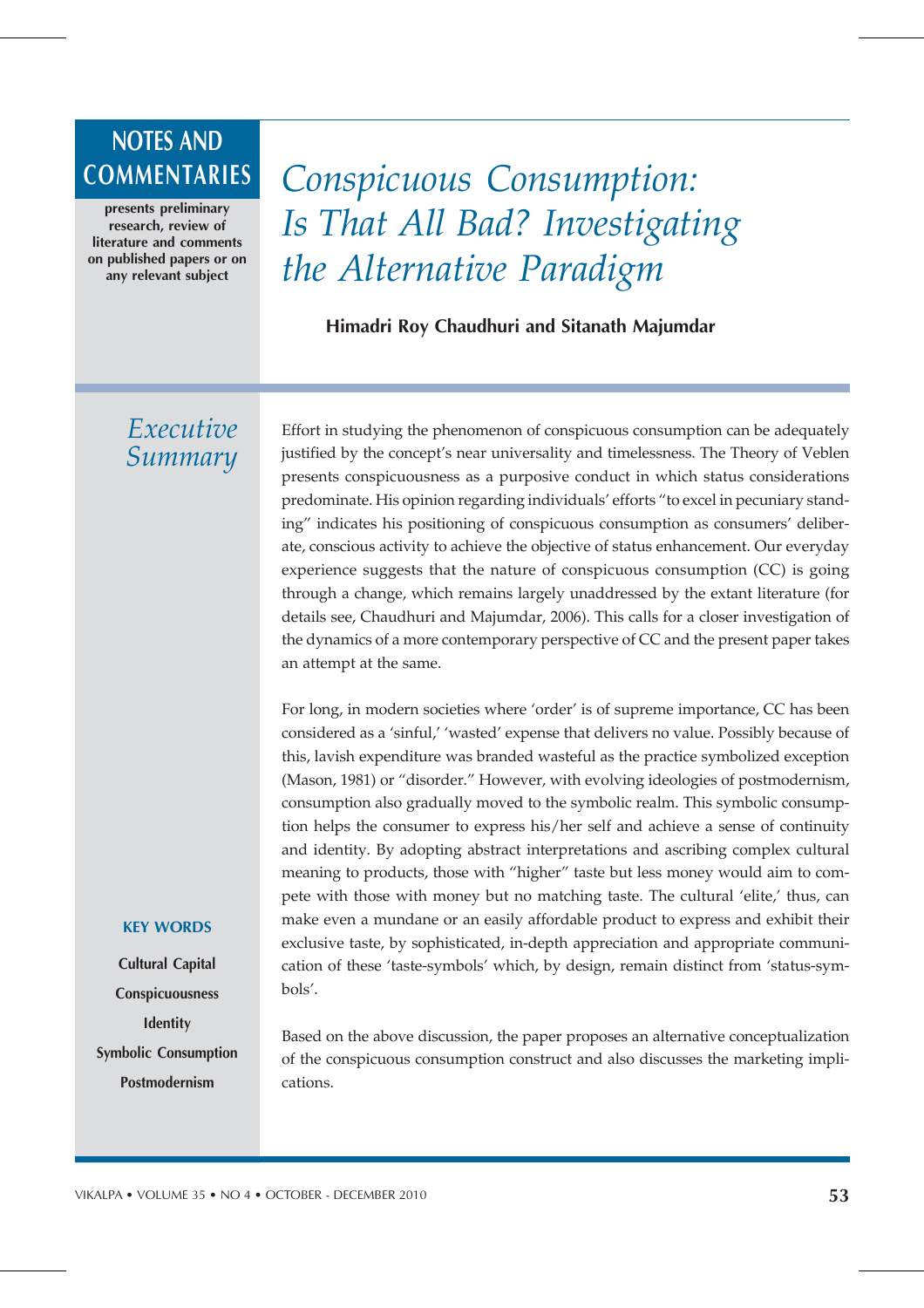By looking into any standard English dictionary<br>for the meaning of the word, "conspicuous," one<br>gets a variety of lexicographic entries including<br>"eve catching" and "prominent": but the word acquires for the meaning of the word, "conspicuous," one gets a variety of lexicographic entries including "eye catching" and "prominent"; but the word acquires a significantly different connotation in the context of "consumption" when it clearly indicates the phenomenon of 'wasteful and lavish consumption expenses to enhance social prestige.' Based on observation, more than a hundred years ago, Thorstein Veblen (1899) proposed that the American rich were spending a significant portion of their time and money on unnecessary and unproductive leisure expenditures and coined the term, conspicuous consumption, to describe such behaviour; this linguistic construct has been used so widely that it has entered into popular English lexicon only in this particular sense of the term.

Effort in studying the phenomenon of conspicuous consumption can be adequately justified by the concept's near universality and timelessness; McCracken (1987) notes that "conspicuous and competitive consumption are especially important to the study of the history of consumption because they play an important role in the growth of a consumer society." However, any analysis of consumer behaviour has to be done in the perspective of changing economic-political-social contexts and the assessment of the construct cannot be an exception. The focus of this paper is restricted to the discussion and analysis of some important theoretical work on the subject, from the perspective of changing time, evolving business principles and ideologies, and to propose an alternative explanatory dynamics of the construct via an interdisciplinary framework. In the process, the original Veblenian thesis is extended through a review, refinement, and integration of divergent concepts in order to arrive at a meaningful conclusion regarding the contemporary nature of this construct.

#### GENESIS OF THE CONCEPT

The Theory of Veblen presents conspicuousness as a purposive conduct in which status considerations predominate. His opinion regarding individuals' efforts "to excel in pecuniary standing" (Veblen, 1899) indicate his positioning of conspicuous consumption as consumers' deliberate, conscious activity to achieve the objective of status enhancement, a bold distinction from the established neo-classical economics perspective. During this period of the evolution of capitalism and strongly es-

tablished feudalism, the urban *nouveau riche* used to spend huge sums of money on grand feasts, betting, musical extravaganzas, and other ostentatious events. At the same time, the marketers and advertisers created such possession-related imageries (Turner, 1965), leading to legitimization of consumption as a source of social- and self-identity. Thus, expenditures that had previously looked extravagant, started to gain a valid personal and social function and, for consumers, the acts of buying and consuming gradually became the most important end in itself, rather than the use or practical value of the goods themselves.

#### DYNAMICS OF CONSPICUOUS CONSUMPTION: TOWARDS A MORE CONTEMPORARY TREATMENT

Our everyday experience suggests that the nature of conspicuous consumption (CC) is going through a change, which remains largely unanswered by the extant literature (for details see, Chaudhuri and Majumdar, 2006). This calls for a closer investigation of the dynamics of a more contemporary perspective of CC. Moreover, new marketing opportunities may also be explored based on these assertions. For long, CC has been considered as a 'sinful,' 'wasted' expense that delivers no value (see Mason, 1981 for details). An explanation for this can be found in the prevailing social philosophy. Jameson (1983) asserted that the period between the late nineteenth century (when the *Leisure Class* was written and debated) and the mid-twentieth century (about WWII) in Western Europe, England, and the United States were largely characterized by monopoly capitalism and modernistic cultural practices. The philosophy of 'modernism' euphemized rationality, creating order out of chaos and despised "disorder" which might disrupt order. Thus modern societies rely on continually establishing a binary opposition between "order" and "disorder" so that they can assert the superiority of "order." But to do this, they have to have things that represent "disorder" — modern societies thus continually have to create/construct "disorder." Possibly because of this, lavish expenditure was branded wasteful as the practice symbolized exception (Mason, 1982) or "disorder." However, rapid changes in the Western World broke the *status quo* of long-established social-politicaleconomic structures, and new ideas in the fields of sociology, philosophy, and business started to gain ground. The post-War era was marked by a far more rapid spread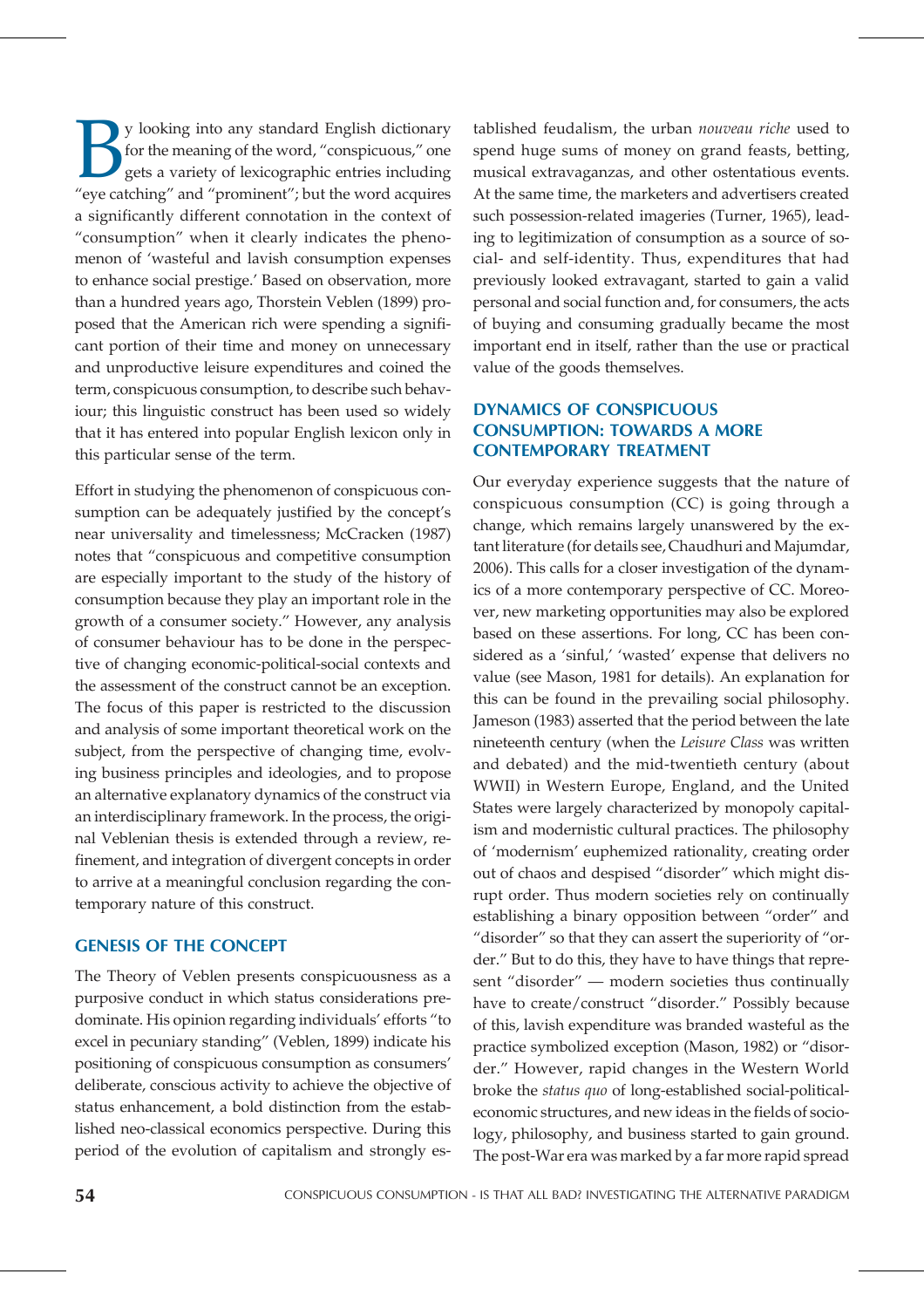of capital across boundaries, resulting in the establishment of a clear hegemony of capitalistic ideologies and fast developments in and penetration of digital technology and communication sciences. In this stage of capitalism, especially from a period starting from the late '70s, emphasis was gradually being placed on marketing and consuming commodities, but not on producing them and this period has often been related with postmodernism (Baudrillard, 1975, 1981; Ewen, 1988; Mourrain, 1989). The post-modern consumption processes, cultures, and consumers are qualitatively different from those of the past: "the simpler 'rational' consumer of the past was replaced by a more complex consumer" (Firat, Dholakia and Venkatesh, 1995). The importance of self and social images has given rise to the phenomenon where products serve as symbols, and are evaluated, purchased, and consumed based on their symbolic content (Zaltman and Wallendorf, 1979). When consumption moves to the symbolic realm, is it possible to accomplish distinctive displays even with material possessions, those which are not characterized by 'expensiveness'? This question would perhaps lead us to enquire about the existence of a 'more fundamental' theory of conspicuousness.

#### CONSPICUOUS CONSUMPTION: INTEGRATIVE FRAMEWORK AND ALTERNATIVE PARADIGM

However, symbols do not arise out of a vacuum. They are created and introduced into the consuming sector by a production process. This production process is, in itself, a social phenomenon (Hirsch, 1972), involving multiple participants. Thus, it is important to realize that a sociological process underlies the production of symbols and their introduction into the society. The centrality of symbolism to the interpretation of social reality and the nature of the symbol system acquire meaning only when placed in the context of contemporary culture. The material goods produced by a culture have symbolic properties with meanings shared by the members within that culture (Solomon, 1983). Thus the socalled 'status symbols' differ from culture to culture — A gold bangle in a sophisticated rich, old family or an Ipod, mobile among the trendy young contemporary urbanite — A product may carry a varied range of meanings since the creation of meaning is not deterministic and unidirectional, and each individual may ascribe different and inconsistent cultural meanings to a product depending on the extent to which they share the collec-

tive imagination (Elliott, 1994). In the socialization process, the consumer learns not only to agree on shared meanings of some symbols but also to develop individual symbolic interpretations of his/her own. The consumer uses these symbolic meanings to construct, maintain, and express each of her/his multiple identities. Users driven by social values choose products that convey an image congruent with the social image they wish to project (Sheth and Gross, 1991). The individual's self concept is, thus, largely a result of others' appraisals and attributions. It is essentially a projection of how one appears to others —seeing oneself in others' eyes or, for that matter, the proverbial 'looking glasses self' (Cooley, 1902). Consequently, this appraisal by the significant others is incorporated into self-definition of the consumer. But it requires the mediation of a constellation of products to properly communicate the desired self-image. Holman (1981) argued that there are three things that enable products to act as communicators visibility in use, variability in use, and personalizability. Personalizability of the pro-duct denotes the extent to which the use of a product can be attributed to a stereotypical image of the general user. For a product to have personality association, it has to be consumed *conspicuously*. The social value of the product, derived from its association with the distinctive social group, helps individuals to increase their social visibility. This symbolic consumption helps the consumer to categorize herself/ himself in the society, to ease her/his self-transitions (e.g., from non-working to working) and to achieve her/ his sense of continuity (Belk, 1988). In the socialization process, the consumer learns not only to agree on shared meanings of some symbols but also to develop individual symbolic interpretations of her/his own. The consumer uses these symbolic meanings to construct, maintain, and express each of her/his multiple identities.

Thus, socially consumed products are utilized most often in instances of symbolic consumption (Hyatt, 1992), consumers being more likely to use products that are socially visible to others to communicate their identity (Hwan Lee, 1990). It is therefore important for individuals to determine how other people in their social group might interpret the meanings of certain products and brands (Ligas and Cotte, 1999). Consumers' use of these symbols encompasses both these facets of the symbolic use of consumption to signify social distinction — *us vs*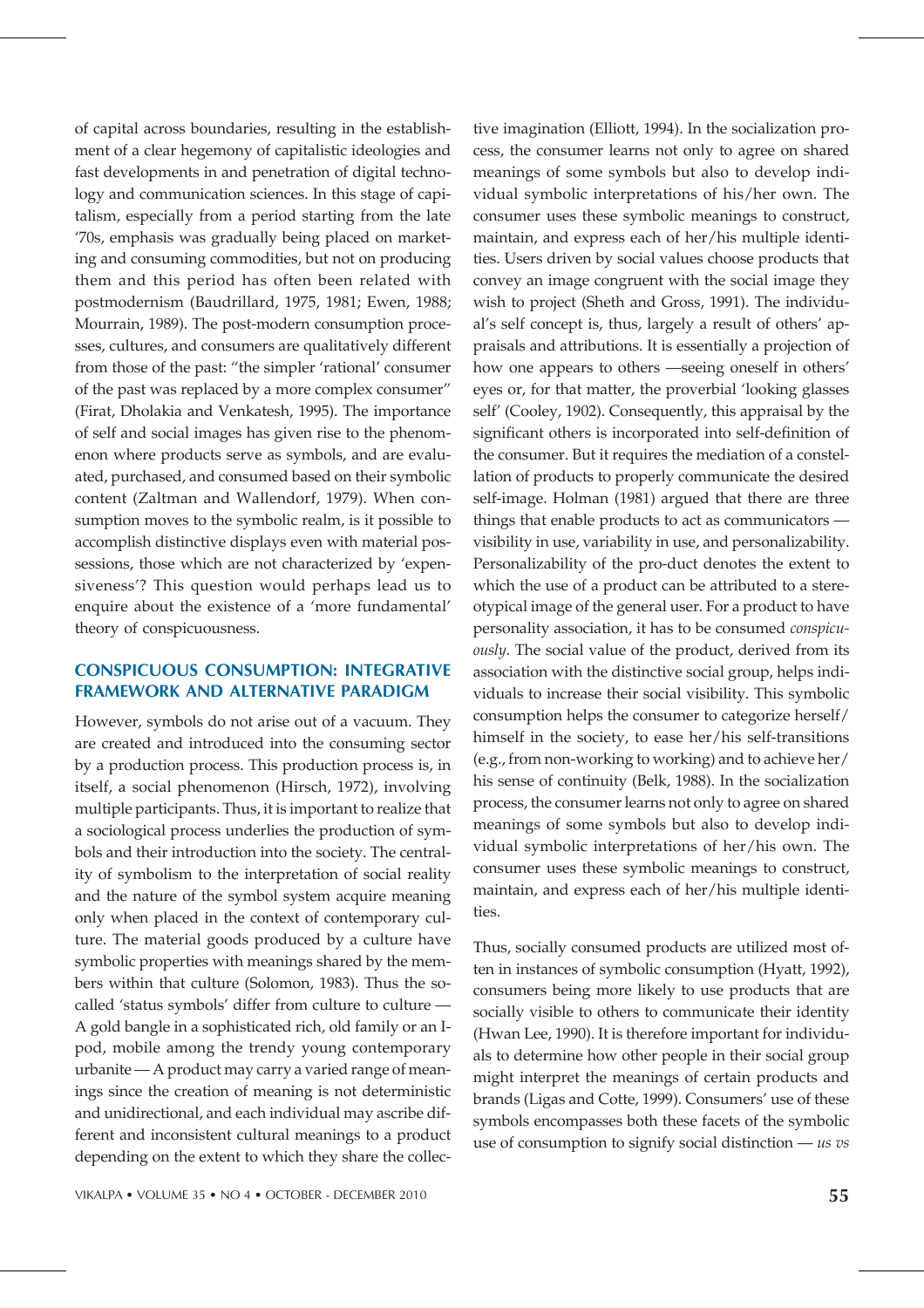*them*. Drawing from social identity and social categorization theories, relational demography researchers (Tsui *et al.,* 2002) have indicated that through social categorization individuals perceive others either as members of the same category (in-group) or a different category (outgroup) — to establish a positive social identity, individuals tend to see in-group members as more attractive than out-group members. This assertion is also supported by the Social Identity Theory (Tajfel and Turner, 1986) which suggests that individuals seek to enhance their self-esteem by identifying with specific social groups and they actively try to protect their own distinctiveness or perceived similarity with the other groups (Hornsey and Hogg, 2000).This social distinction can be seen as an innate human characteristic that enables him to succeed in resource competition. Again distinction is not only a function of social behaviour but is also impacted by the individualistic orientation of the individuals — the need to maintain our individuality is particularly strong, a desire for individuation — for being distinguishable from others in some respect. This sense of identity not only helps distinguish the individual from the masses but perhaps also make him feel like the others, and this depends on how the consumer defines her/his self-concept (Elliot and Wattanasuwan, 1998). This conjecture is also supported by the Optimal Distinctiveness Theory (Brewer, 1991), which states that our social identity, or the categories of people we choose to associate with, is created to resolve the fundamental tension between the needs for validation and the similarity to others and a countervailing need for uniqueness and individuation. We may want to be like others (when we have to stay in groups), but not at the cost of losing our personal identity. In general, we want to be like others — especially those we like or respect — but we don't want to be exactly like these persons, because that would involve giving up our individuality. This distinctiveness is expressed through possession and consumption (Snyder, 1992). All the more scarcity of products provides a vehicle for establishing one's specialty when consumers' need for uniqueness (NFU) is activated (Synder, 1992). The scarcity helps provide the individual a communication route to express his distinction to the significant others (hence, conspicuous) — an activity which has closer links with the previously explained set of phenomenon. Snyder (1992) feels that scarce products provide a vehicle for defining one's sense of self. Empirical studies have shown that individuals often

place a higher economic value on rare or scarce products (Lynn, 1991) and perceive scarce products as having more prestige than products which are readily available (Verhallen and Robben, 1994). Now what is scarce in a social context? According to Bourdieu (1984), people draw on three different types of resources (economic, social, and cultural capital) to compete for status, referred to as symbolic capital (Holt, 1998). Economic capital relates to the financial resources available to the individual while social capital covers the relationships and social networks that influence individual behaviour (Trigg, 2001). Bourdieu wrote about 'cultural capital' as knowledge that is accumulated through upbringing and education. Cultural capital consists of a set of 'socially rare and distinctive tastes, skills, knowledge, and practices' (Holt, 1998). Cultural capital is distinct from other forms of capital because although it can be converted into both economic and social capital, it is the only type of capital which is determined and belongs solely to the culturally elite.

In the field of consumption, cultural capital influences one's preferences and tastes for particular product categories and/or brands. Therefore, status boundaries are reinforced simply by expressing one's preferences and tastes, referred to as one's "habitus". Although an individual may have economic capital that can be used to consume certain brands and products that may confer social standing without the necessary skills associated with high cultural capital, they will not occupy a higher social position. By adopting abstract interpretations and ascribing complex cultural meaning to products, those with "higher" taste but less money would aim to compete with those with money but no matching taste. 'Economic capital' does not easily and necessarily translate into 'cultural capital'. The cultural 'elite,' thus, can make even a mundane or an easily affordable product to express and exhibit their exclusive taste, by sophisticated, in-depth appreciation and appropriate communication of these 'taste-symbols' which, by design, remain distinct from 'status-symbols'. Cultural capital along with economic capital is critical to the communication of social position through symbolic consumption. For example, the rise in the interests of the middle class in 'tribal art' (e.g., 'Chhau' dance, 'Madhubani' paintings in the Indian context), growth of 'taste-creators' like the interior decorators, chefs, fashion designers, etc., indicate the importance of cultural capital. Consumers are now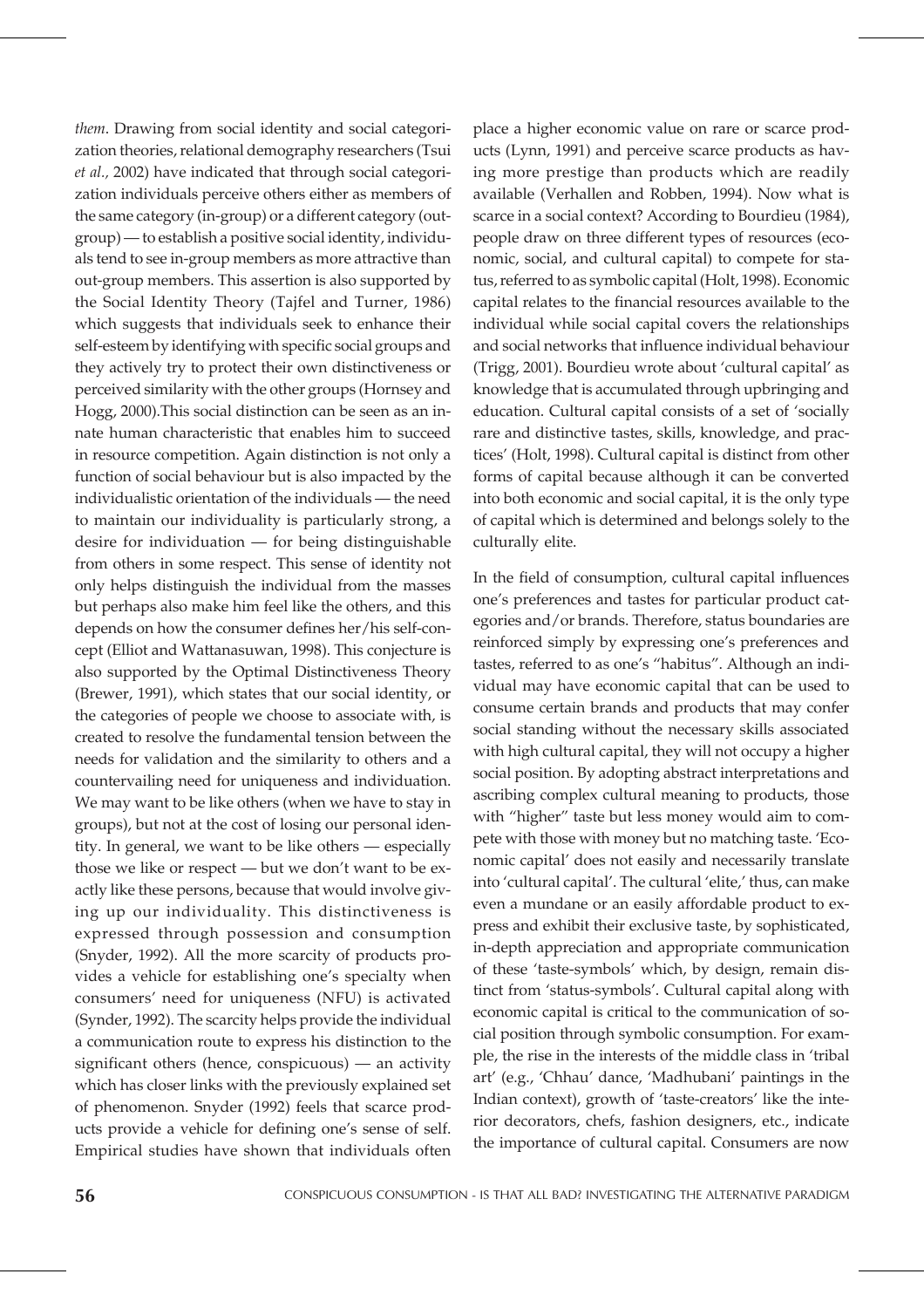more prone to value aesthetics *over price* (the classical class marker), even relatively inexpensive materials can be sought-after products. Thus it is no surprise that, by studying the trends of ostentatious consumption, both Mason (1981) and Galbraith (1984) could observe that consumers have become more educated and they no longer consider outrageous flamboyance and extravagant spending as the leading symbols of status; conspicuous consumption can be done more through educated or "tasteful" expenditures than through flagrant exhibition of wealth. Further, Holt (1998) recognizes that "Objects no longer serve as accurate representations of consumer practices; rather, they allow a wide variety of consumption styles."

In short, the change in the dynamics of conspicuousness can clearly be discerned; the previous emphasis on acquisition and exhibition of physical items shifts to experiences and symbolic image in the post-modern phase (Pine, Gilmore and Pine, 1999). The cultural "elite," thus, can make even a mundane or an easily affordable product to express and exhibit their exclusive taste, by sophisticated, in-depth appreciation and appropriate communication of these "taste-symbols" which, by design, remain distinct from 'status-symbols." Thus it can be proposed that CC behaviour is fundamentally governed by the following set of premises and principles:

- Socially distinctive consumption is a motivational process, and is reflected in the trait of the individual consumer's personality.
- Socially distinctive consumption is a universal phenomenon and is *not* a compensatory activity but a vehicle for enhancing self-concept including self-esteem.
- Material objects signify access to resources that exist in a global societal system.
- Objects are valued for their symbolic communicative property rather than their intrinsic functional utility.

Based on the above discussion, we can propose an alternative conceptualization of the conspicuous consumption construct as a deliberate motivation to involve in symbolic and visible purchase, possession, and usage of products, which are characterized by the presence of scarce economic and cultural capital, to communicate a distinctive self-image to the significant others. Thus CC is an innate trait, an individualistic variable that motivates consumers to engage in visible form of consumption in order to exhibit her/his uniqueness expressed through product selection and usage. It cannot be classified as a simple attitudinal variable that only develops or influences a certain product preference at a given situation.

#### DISCUSSION AND CONCLUSION

The concept of conspicuous consumption, as viewed by the scholars in marketing and economics, needs a substantial review and extension, in view of the changing global social order — a long-standing demand that, to a significant level, has been addressed in the present article. Going beyond the realm of indirect conceptualization, anecdotal treatment, the present work has tried to evolve a comprehensive, integrative approach to understanding this important consumption behaviour paradigm. The proposed conceptualization is likely to provide, may be in its more refined form, a significant theoretical tool in the hands of the academia for explaining various nuances of visible consumption. Thus, the theory fills up a gap in the literature that has so long suffered from inadequate theoretical underpinnings and predictability. The increasing income of the middle class in developing nations and the evolution of better manufacturing technology are limiting the scope for creating distinctive appeals based only on material scarcity (the usual price-based conspicuous consumption models found in the economics literature; for details Mason, 2000).

Today, the consumers are more conscious about the design and the looks of the product along with the functional benefits. It is the aesthetics, which creates the competitive advantage of the present day offerings and delivers value. Aligning the product offerings with the aspirations and expectations of the middle class is what is needed today. Simply creating more expensive items may not necessarily attract the new smart middle class consumers. Post-modern developments are significantly influencing the global nature of conspicuous consumption. Class markers (read Rolls-Royce), to some extent, may still be guided by the classical Veblenian dynamics and material possession, but the changing dynamics of socio-economic structure is also being felt. Increasing purchasing power, mass production, and dissolving trade barriers are gradually obscuring class differences, and consumption patterns are largely guided by the nonfunctional symbolic properties of the products (brands).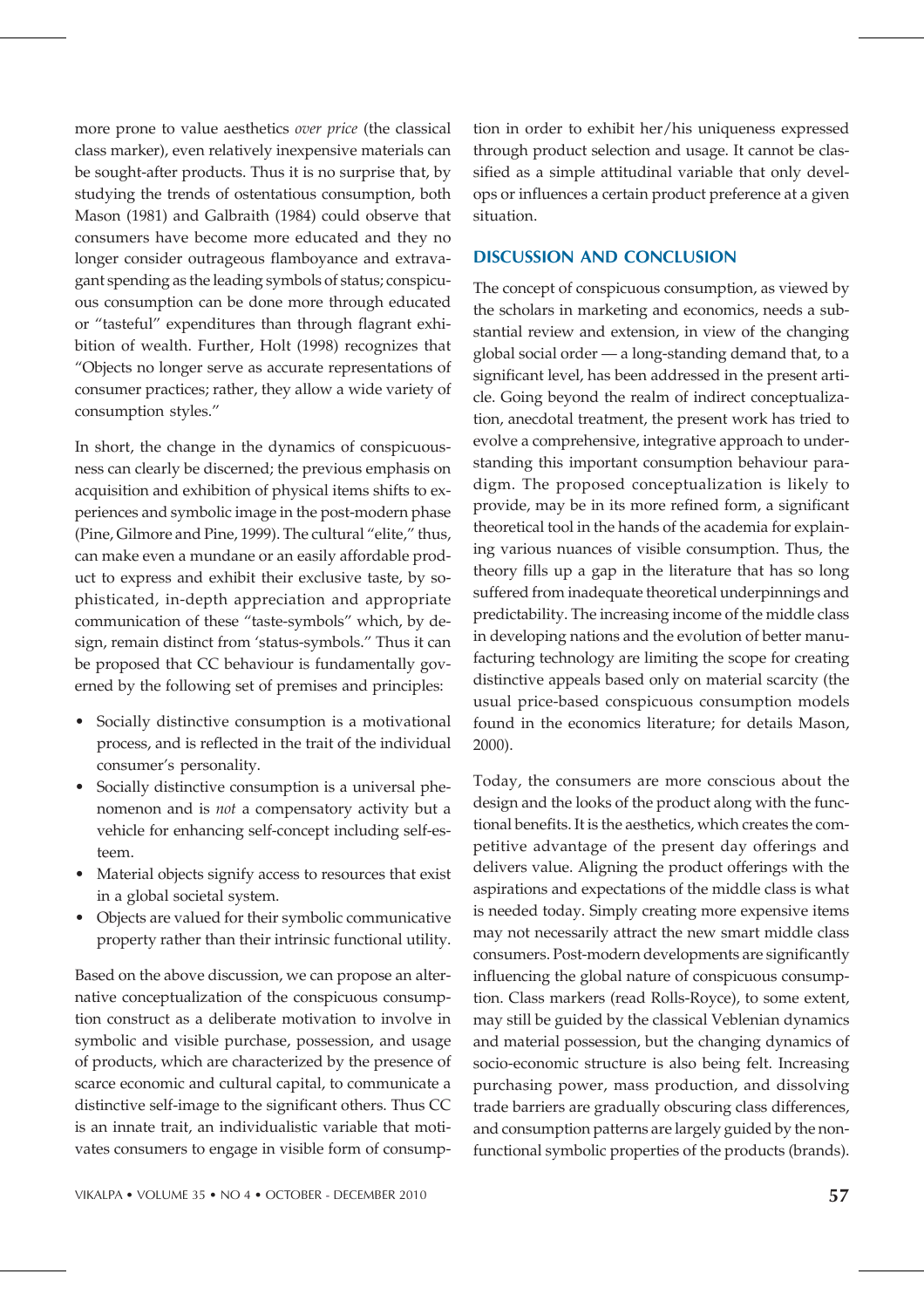This form of symbolic consumption is further enhanced by conscious marketing efforts that highlight myriads of images and brand personalities, something through which consumers actively seek to express their distinctive identities. The whole new approach essentially gives us a fresh insight into the positioning, product planning strategies, and marketing communication plans. A strong image building exercise and use of transformational positioning plank (Rossiter, Percy and Donovan, 1991) are suggested. The advertisement can reflect the elements of self-pride, esteem, exclusivity, etc.

#### **REFERENCES**

- Baudrillard, Jean (1975). *The Mirror of Production*, St. Louis: Telos Press.
- Baudrillard, Jean (1981). *For a Critique of the Political Economy of the Sign*, St. Louis: Telos Press.
- Belk, R W (1988). "Possessions and the Extended Self," *Journal of Consumer Research,* 15(2), 139-168.
- Bourdieu, P (1984). *Distinction: A Social Critique of the Judgment of Taste*. London: Routledge.
- Brewer, M B (1991). "The Social Self: On Being The Same And Different At The Same Time," *Personality and Social Psychology Bulletin,* 17, 475–482.
- Chaudhuri, H R and Majumdar, S (2006). "Of Diamonds and Desires: Understanding Conspicuous Consumption from a Contemporary Marketing Perspective," *Academy of Marketing Science Review,* 11(2), 1-18.
- Cooley, Charles H (1902). *Human Nature and Social Order*, New York: Charles Scribner's.
- Elliott, R (1994). "Exploring the Symbolic Meaning of Brands," *British Journal of Management,* 5(Special Issue), S13-S19.
- Elliott, R and Wattanasuwan, K (1998). "Consumption and the Symbolic Project of the Self," *European Advances in Consumer Research,* 3, 17-20.
- Ewen, Stuart (1988). *All Consuming Images: The Politics of Style in Contemporary Culture*, New York: Basic Books.
- Firat, A Fuat; Dholakia, Nikhilesh and Venkatesh, A (1995). "Marketing In a Postmodern World," *European Journal of Marketing,* 29(1), 40-56.
- Galbraith, John Kenneth (1984). *The Affluent Society*, Boston: Houghton Mifflin Company.
- Hirsch, Paul M (1972). "Processing Fads and Fashions: An Organization Set Analysis of Cultural Industry Systems," *American Journal of Sociology,* 77(4), 639-659.
- Holman, R M (1981). "Product Use as Communication: A Fresh Look at A Venerable Topic," in Enis, B M and Roering, K J (Eds.), *Review of Marketing*, Chicago, IL: American Marketing Association, 106-119.
- Holt, Douglas B (1998). "Does Cultural Capital Structure American Consumption?" *Journal of Consumer Research,* 25(1), 1-25.
- Hornsey, M J and Hogg, M A (2000). "Intergroup Similarity and Subgroup Relations: Some Implications for Assimilation," *Personality and Social Psychology Bulletin,* 26*,* 948- 958.
- Hwan Lee, D (1990). "Symbolic Interactionism: Some Implications for Consumer Self Concept And Product Symbolism Research," *Advances in Consumer Research*, 17(1), 386–393.
- Hyatt, E M (1992). "Consumer Stereotyping: The Cognitive Bases of the Social Symbolism of Products," *Advances in Consumer Research*, 19(1), 299-303.
- Jameson, F (1983) "Postmodernism and Consumer Society," in Foster, H (Ed.), *The Anti-Aesthetic: Essays on Postmodern Culture*, Port Townsend, WA: Bay Press, 111-125.
- Ligas, M and Cotte, J (1999). "The Process of Negotiating Brand Meaning: A Symbolic Interactionist Perspective," *Advances in Consumer Research*, 26(1), 609-614.
- Lynn, Michael (1991). "Scarcity Effects on Value: A Quantitative Review of the Commodity Theory Literature," *Psychology and Marketing*, 8(1), 45-57.
- Mason, Roger (1981). *Conspicuous Consumption: A Study of Exceptional Consumer Behaviour*, Farnborough, Hants: Gower.
- Mason, Roger (2000). "Conspicuous Consumption and the Positional Economy: Policy and Prescription since 1970," *Managerial and Decision Economics,* 21(3/4), 123-132.
- McCracken, Grant (1987). "The History of Consumption: A Literature Review and Consumer Guide," *Journal of Consumer Policy,* 10(3), 139-166.
- Mourrain, Jacques A P (1989). "The Appearance of the Hyper-Modem Commodity-Form," In *Proceedings of the AMA Winter Educators' Conference* Chicago: American Marketing Association.
- Pine, B; Gilmore, J and Pine, B (1999). *The Experience Economy*, Cambridge, M A: Harvard Business School Press.
- Rossiter,M; Percy, L and Donovan, Robert J (1991). "A Better Advertising Planning Grid," *Journal of Advertising Research,* 31(5), 11-21.
- Sheth, Jagdish N; Newman, Bruce I and Gross, Barbara L (1991). *Consumption Values and Market Choices*, Cincinnati, Ohio: South-western Publishing Company.
- Snyder, C R (1992). "Product Scarcity by Need for Uniqueness Interaction: A Consumer Catch 22 Carousal?" *Basic and Applied Social Psychology,* 13(1), 9-24.
- Solomon, Michael R (1983). "The Role of Products as Social Stimuli: A Symbolic Interactionist Approach," *Journal of Consumer Research,* 10(3), 319-329.
- Tajfel, H Turner, J C (1986). *The Social Identity Theory of Inter-*